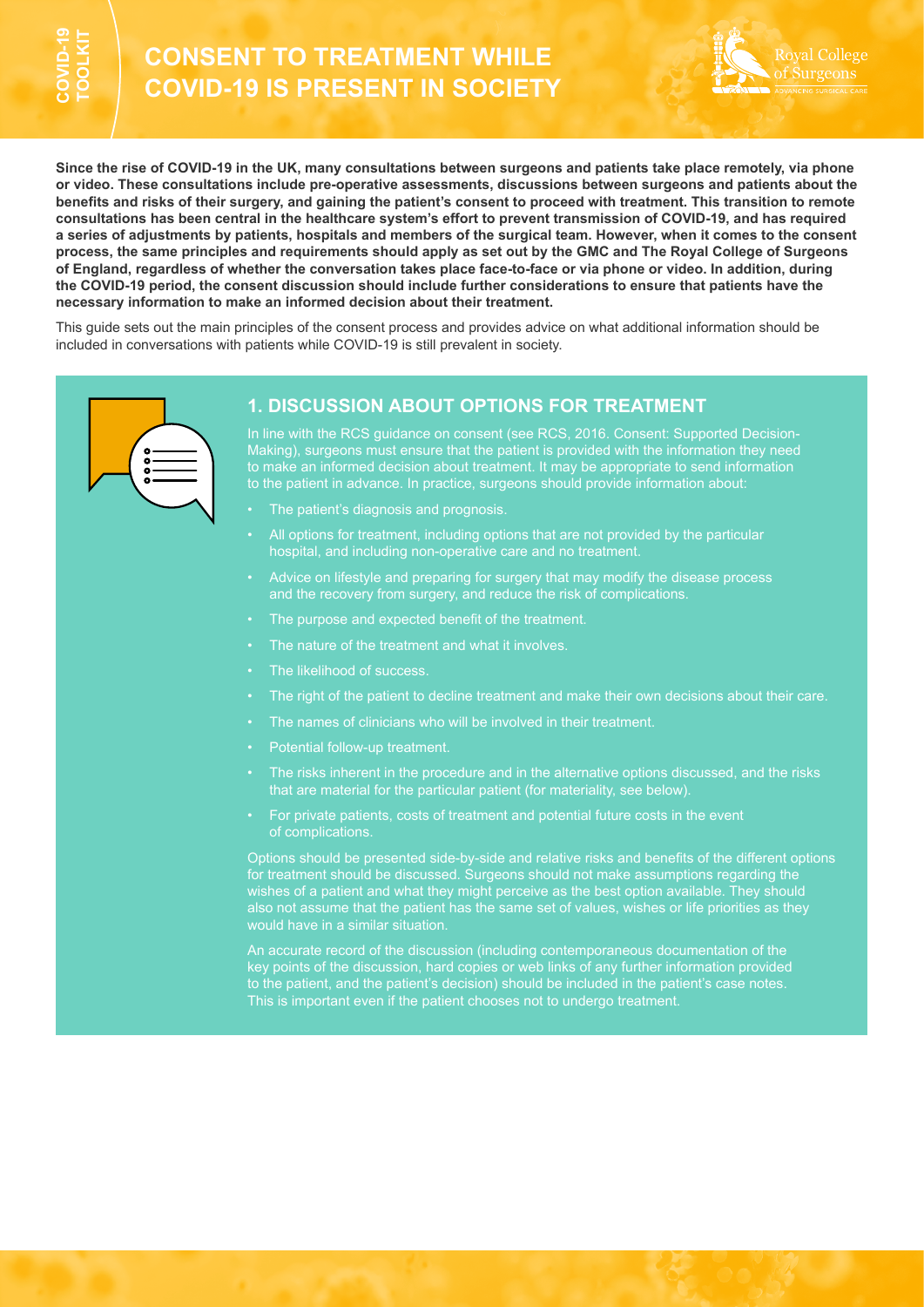

## **2. MATERIAL RISKS AND STANDARD OF CARE**

Clinical negligence claims are often built upon a lack of adequate documentation of what was said and allegations that patients have not been properly informed about the risks and alternatives open to them. In line with the 2015 decision of the Supreme Court in the case of Montgomery vs Lanarkshire Health Board, doctors have a duty to warn a patient of a material risk inherent in the proposed treatment and discuss this with them.

What constitutes a material risk will vary from patient to patient. The criterion for materiality, and therefore for appropriate informed consent, is no longer the opinion of a body of expert medical practitioners, but whether, in the circumstances of the particular case, a reasonable person in the patient's position would be likely to attach significance to the risk, or the doctor is, or should reasonably be aware, that the particular patient would likely attach significance to it. Therefore, consent must be patient-specific.



## **3. UNIQUE CONSIDERATIONS DURING THE COVID-19 PANDEMIC**

The rapid spread of COVID-19 around the world means that the notion of materiality must include a series of additional considerations that should be discussed with the patient as part

- **A. The risk of contracting COVID-19 while in the hospital.**
- **B. The risk of operation for patients who have tested positive for COVID-19.**
- **C. Changes in the coordination of care due to the pandemic response and possible scarcity of resources (eg ICU bed capacity or ventilator availability).**
- **D. The importance of advance directives.**

timeframe of recovery from the pandemic and further uncertainty regarding any future scheduling restriction. It is therefore important to be transparent about potential and unknown risks, and about the limited data available regarding the surgical outcomes of patients who have tested positive for COVID-19. It is imperative that the consent discussion with the patient is conducted by the operating surgeon who has the most in-depth knowledge of the patient and their individual circumstances.

### *A. The risk of contracting COVID-19 while in the hospital.*

It is currently not possible to give an accurate estimate of the risk of contracting COVID-19 while in hospital. Studies conducted in the US estimate the risk to be 0.45% if a patient has close contact with a COVID-19 positive person while in hospital. This is a similar risk to hospital-acquired infection before the pandemic. However, such an estimate will vary based on the prevalence of COVID-19 in each hospital and in the local community, so this should also be taken into consideration when discussing with patients.

### *B. The risk of operation for patients who have tested positive for COVID-19*

Research from a CovidSurg prospective observational cohort study suggests that elective patients who develop hospital-acquired COVID-19 have a postoperative 30-day mortality rate of 23.8%. In line with the RCS recovery guidance, surgeons should therefore consider alternative treatments to non-emergency surgery in COVID-19 positive patients. Patients' comorbidities should be taken into account when evaluating the risk of surgery, and where relevant, patients' health should be optimised (eg people with diabetes) to reduce the possibility of complications. Consideration should also be given as to whether the use of local or regional anaesthetic might be safer than general anaesthetic, where such an option exists.